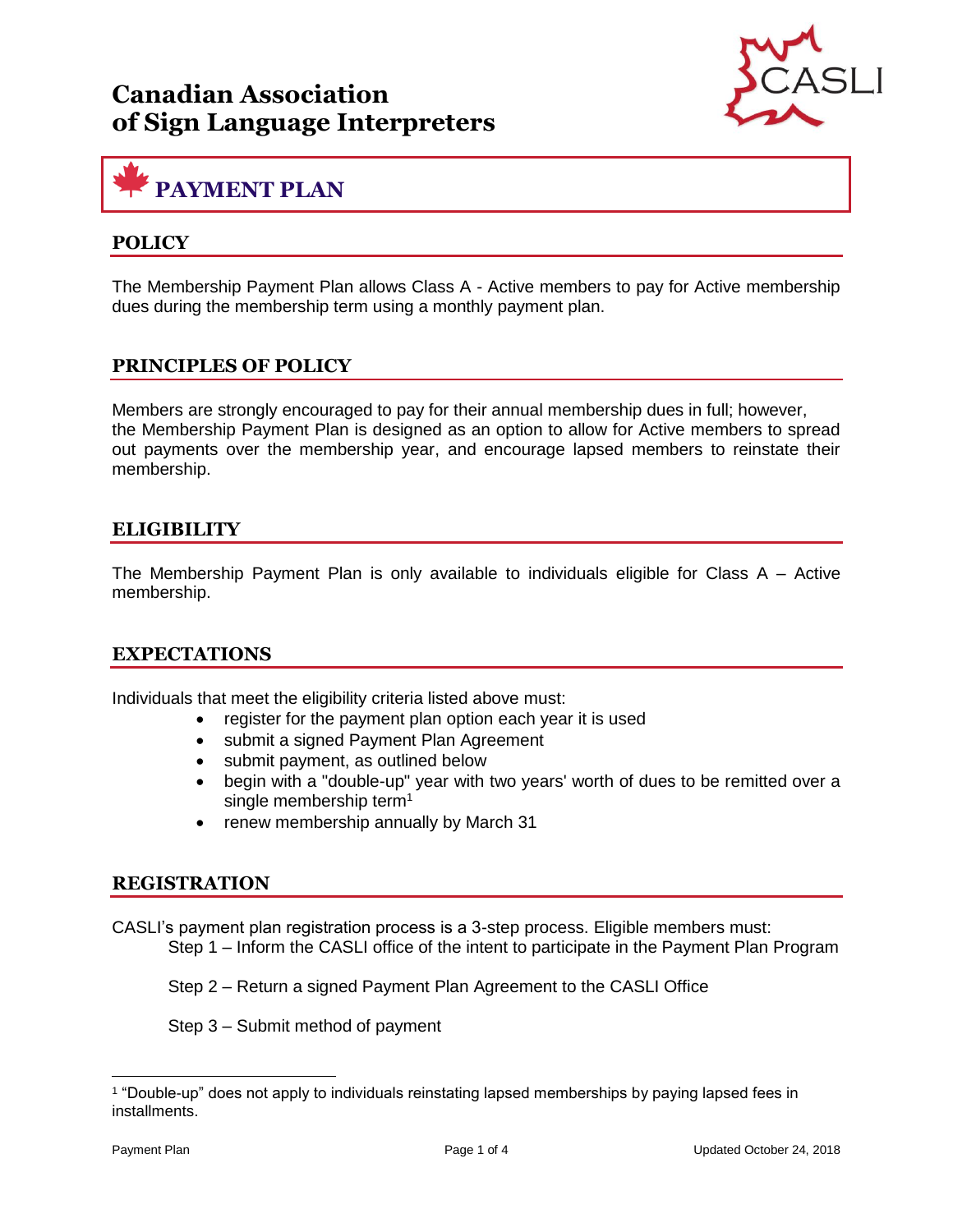

Under the Membership Payment Plan, an application for membership will not be considered complete<sup>2</sup> until the CASLI office has received

- a signed Payment Plan Agreement
- payment (in the form of post-dated cheques or consent to draft fees monthly).

### **TERMS AND CONDITIONS**

During the term of the Payment Plan Agreement, it is understood

- the pre-authorized monthly payment will be processed by the CASLI office on or about the first of each month
- an administrative fee of \$30.00 per year which will be charged
- any changes in bank account or credit card information must be communicated to the CASLI Office at least 5 days before the date payment is processed
- CASLI reserves the right to terminate the Payment Plan Agreement after the first occurrence of a pre-authorized payment is returned as non-sufficient funds (NSF) or a credit card is rejected by the financial institution (see below for more information)
- If CASLI terminates a payment agreement due to non-compliance, the individual can be subjected to a \$50 administration fee

#### **One-time NSF or Declined Credit Card**

If a **cheque** is returned as non-sufficient funds (NSF) or a credit card is rejected by the financial institution

- the CASLI office will attempt to contact the member by email or phone with the information provided in the member's profile
- the member will be charged a \$20.00 NSF fee
- the member may be removed from the payment plan

If a **credit card** is declined during any of the scheduled installments, the following procedure will take place

- the CASLI office will attempt to contact the member by email or phone with the information provided in the member's profile
- the CASLI office will try to charge the card again after five days, an additional \$2.50 administration fee will be charged
- if the credit card is declined again, the member may be removed from the payment plan

#### **Repeat NSF or Declined Credit Card**

If during a single payment plan agreement, two scheduled payments are returned as non-

<sup>2</sup> Therefore, in order to be considered 'on time', all steps for the membership payment plan (including receiving payment) must be completed prior to the March 31 deadline.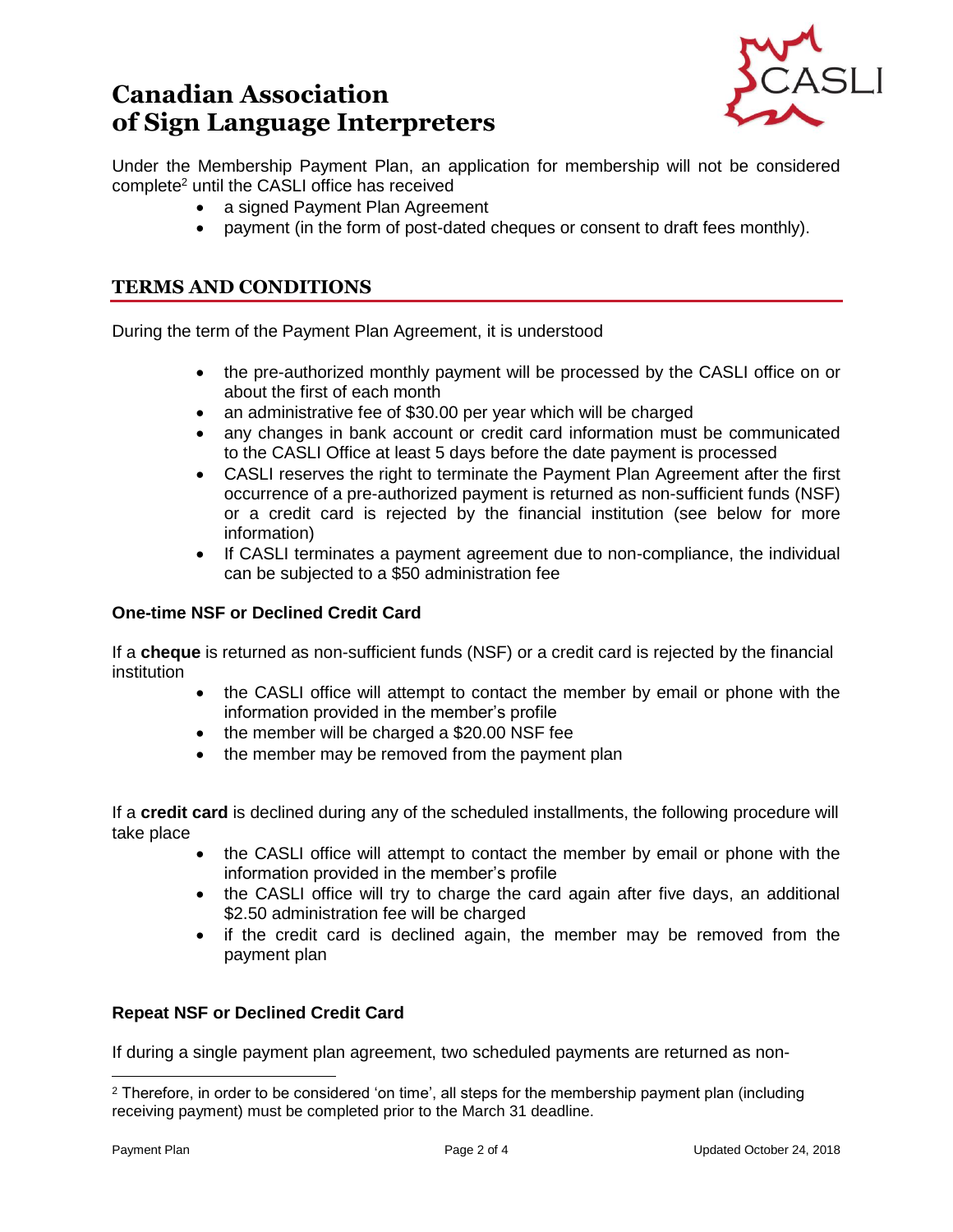

sufficient funds (NSF) or rejected by the financial institution, the individual will be removed from the Membership Payment Plan and all outstanding fees and charges will become due as payable immediately.

#### **Removal from the Payment Plan**

If a pre-authorized payment has been returned as non-sufficient (NSF) or a credit card has been rejected by the financial institution, CASLI reserves the right to terminate the payment plan agreement. Should CASLI terminate a payment plan agreement, the member may be subjected to a \$50 administration fee.

In the event an individual has been removed from the payment plan, an email will be sent to the individual's email address on file notifying that the payment agreement has been terminated.

Furthermore, if installments received by CASLI to date is not sufficient to cover the current year's membership dues for both CASLI and the Affiliate Chapter(s) an invoice for the balance owing will also be emailed to the email address on file. Administrative fee of \$50 may be charged as well. The individual has 30 days from the date the invoice was issued to the outstanding balance in full.

#### **Removal from the Payment Plan: Impact on Membership**

After being removed from the payment plan, and if an invoice has been sent to the member, the CASLI office is to receive payment in full within 30 days. If this does not happen, then the individual's membership will no longer be considered in good standing and all rights and privileges will be suspended until the issue of payment has been resolved. Furthermore, the individual's membership status will now be considered 'late' for the remainder of the membership term. As such, the individual will also be subjected to the late fee, as mandated by the CASLI membership in Motion OTG10-28<sup>3</sup>.

If an individual is removed from the payment plan during subsequent years where they are making pre-payment installments, this member will maintain their good-standing membership status for the current membership year, as these dues were prepaid the previous term. However, if the individual has not paid outstanding fees owed for the next membership year plus all administrative charges levied before the deadline of March 31, their membership will be considered late until all outstanding fees and charges are paid.

### **LAPSED MEMBERSHIP REINSTATEMENT**

Further to Section II – 3.0 Lapsed Membership, an individual reinstating a lapsed membership may pay the lapsed fees by installment. These individuals are only expected to pay lapsed fees via installments, and are not expected to "double-up" membership fees.

<sup>3</sup> http://www.CASLI.ca/membership/renewal\_motions#OT10G-28